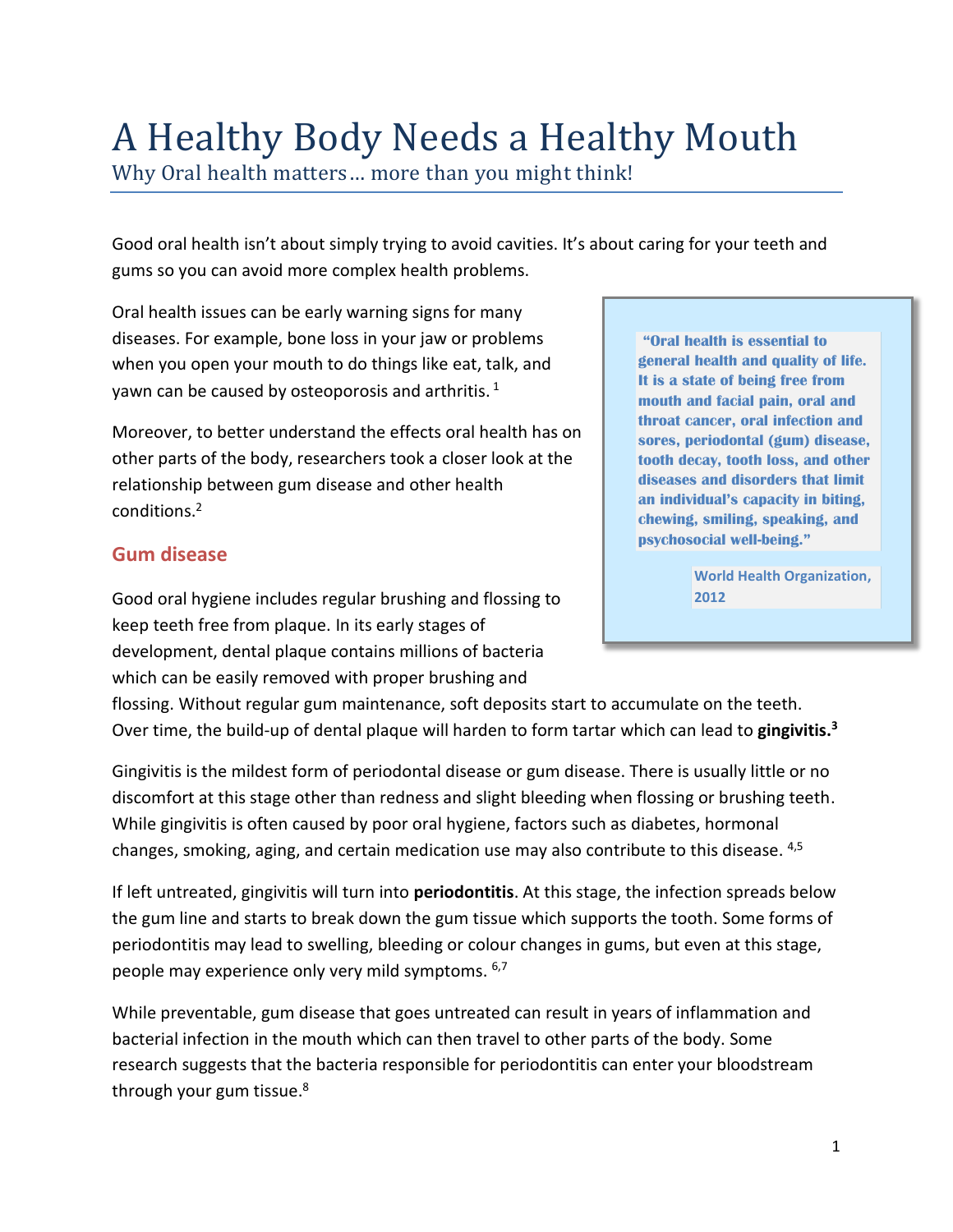As such, gum disease is the basis for the proposed link between oral health and other health issues.<sup>9</sup>

# **Gum disease and its link to other health conditions**

Let's take a closer look at some health issues like diabetes, respiratory illness, cardiovascular and Alzheimer's diseases and their links to gum disease.

#### **Diabetes**

Research suggests an important link between gum disease and diabetes. <sup>10</sup> While gum disease also occurs in people who do not have diabetes, it is more common and more severe in those with diabetes.

Let's explain this further.

People with diabetes are more susceptible to bacterial infections and therefore, are more susceptible to gum disease.<sup>11</sup>

In addition, new research suggests gum disease makes it more difficult for people with diabetes to control their blood sugar levels. This is explained by the fact that periodontal infections can provoke insulin resistance. Moreover, it was found that bacterial infection can also decrease the body's ability to use glucose properly. <sup>12</sup>

In light of these findings, it is recommended that people with diabetes be especially vigilant with their oral health care. Regular gum treatment like teeth cleaning can reduce inflammation of the gums and improve blood sugar control in people with diabetes.<sup>13,14,15</sup>

#### **Respiratory Illness**

There is more and more scientific evidence that links oral health to various respiratory illnesses including pneumonia and chronic obstructive pulmonary disease (COPD).<sup>16</sup>

The mouth and throat areas can act as a reservoir for respiratory infections. Bacteria contained in dental plaque and oral debris can be inhaled into the lungs and cause illness.  $^{17}$  New research identifies gum disease as the leading culprit for causing pneumonia, which can be especially serious for older adults.<sup>18</sup>

This can occur in instances where older adults can no longer clean their teeth regularly or as thoroughly as they should because they have lost the necessary dexterity. In response, the build-up of bacteria in their mouth puts them at greater risk of developing pneumonia.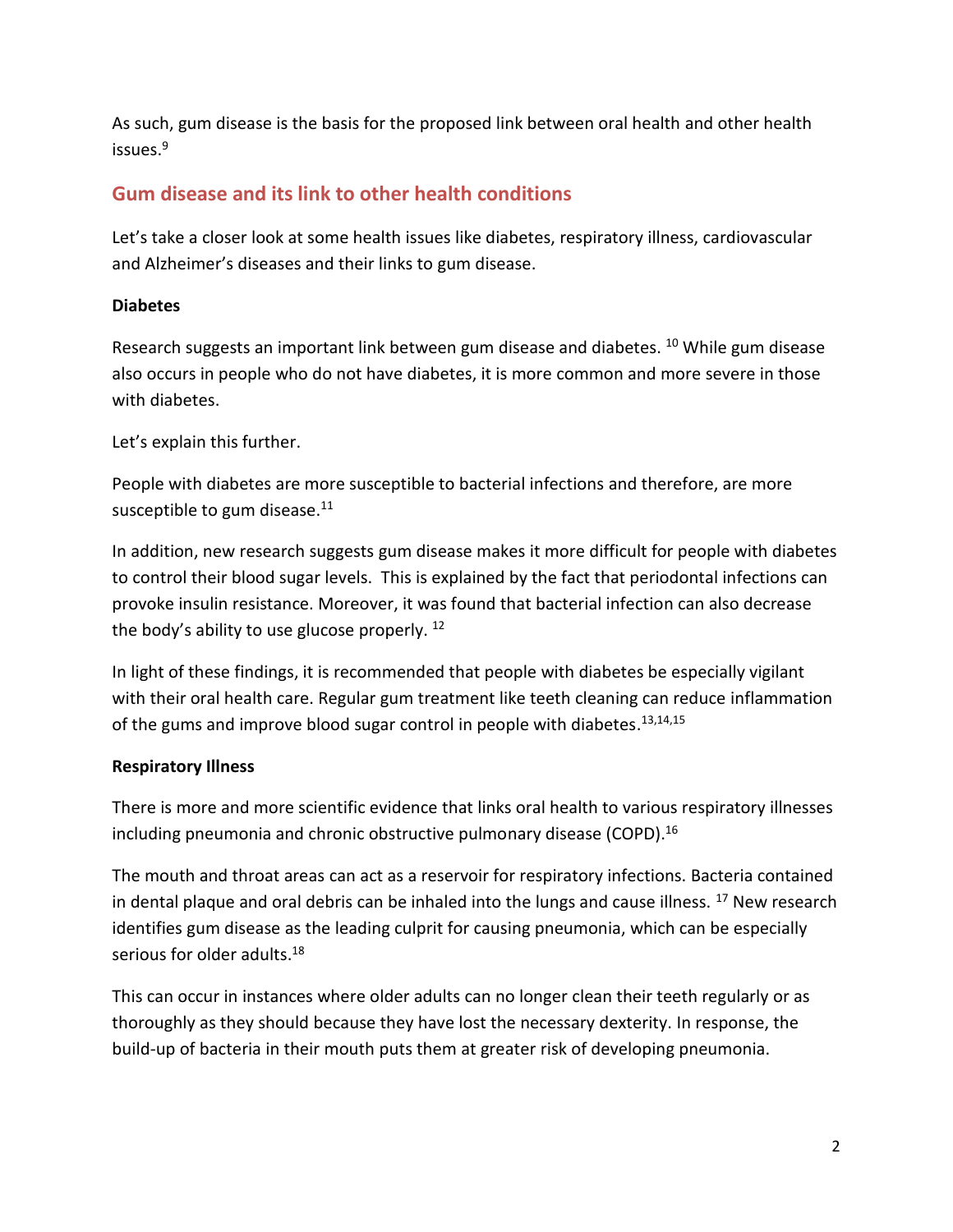On the other hand, studies show that simple preventive measures, such as supervised tooth brushing and regular use of antibacterial mouthwashes, can lower the risk of pneumonia among seniors and especially among seniors living in nursing homes with reduced access to oral health care. <sup>19,20,21</sup>

In addition, chronic obstructive pulmonary disease (COPD) has been linked to gum disease. While COPD is primarily caused from the effects of smoking, initial studies indicate that gum disease may also contribute to make it worse. <sup>22,23</sup>

#### **Cardiovascular Disease (CVD)**

Research suggests that people with gum disease may have increased risk for CVD. While a cause-and-effect relationship has not yet been proven, research indicates that inflammation caused by gum disease may be responsible for this association. It is suggested that bacteria may travel to the arteries in the heart, where they might trigger a cycle of inflammation and arterial narrowing that contributes to heart attacks.

More studies are needed to support that CVD may be improved by gum treatment. <sup>24,25</sup>

#### **Alzheimer's disease**

Knowing that Alzheimer's disease may be associated with inflammation in the brain, researchers have started to investigate links between the inflammation in other parts of the body caused by periodontal diseases and Alzheimer's disease. Early findings seem to correlate this hypothesis, but it is still too early at this stage to establish a clear connection between the two. It will certainly be interesting to follow this closely in the near future.  $26,27,28,29$ 

## **Oral Cancer**

Oral cancer can develop at any age. That said, your chances of developing oral cancer increases dramatically at age 40 and peaks at 60 years of age.

In 2013, the Canadian Cancer Society estimated at least 4,100 new cases of oral cancer were diagnosed across Canada. Sadly, about one in three of these cases will result in death.<sup>30</sup> The good news is that oral cancer is treatable provided it is detected early. While the cause of oral cancer hasn't been clearly identified you can protect yourself by learning more about some of the common risk factors: 31

- Smoking and chewing tobacco (at higher risk if combined with alcohol)
- Heavy alcohol consumption (at higher risk if combined with the use of tobacco products)
- Excessive sun exposure (lips)
- Oral sex Human Papillomavirus Infection (HPV)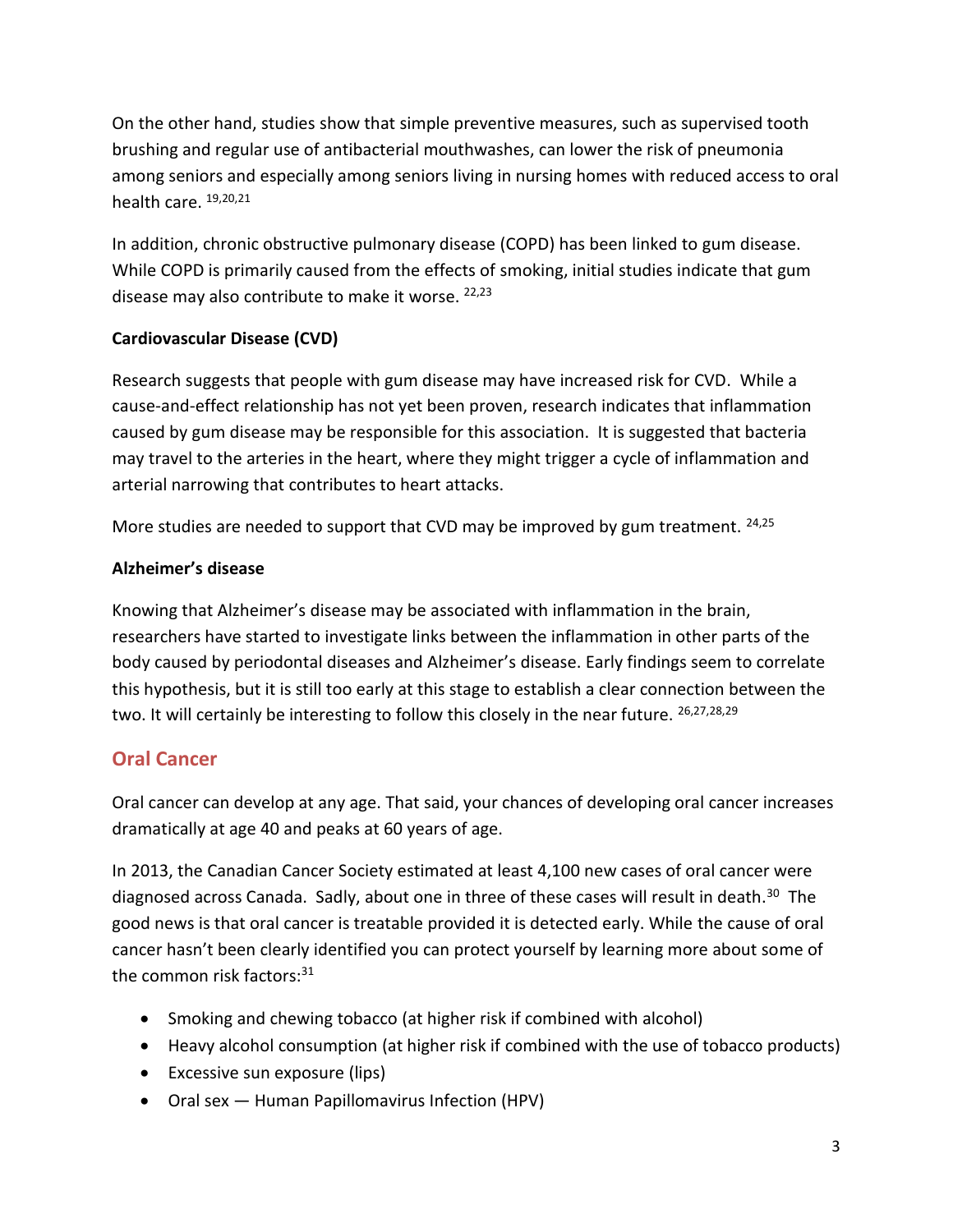• Poor diet (lack of consumption of fruit and vegetables)

Check your mouth regularly for these signs and symptoms:

- Changes in the colour or texture of gums, cheeks or tongue (like white or dark red patches)
- Presence of lumps in the neck or mouth tissues
- Bleeding or numbness in the mouth
- Mouth sores that do not heal
- Difficulty swallowing
- Changes in taste or tongue sensation

Regular oral check-ups with an oral health professional will enable early detection and, therefore, reduce risks of developing diseases or more serious complications.

| <b>The Bottom Line</b>                                                        |  |
|-------------------------------------------------------------------------------|--|
|                                                                               |  |
| <b>Oral health matters!</b> It can impact overall well-being and<br>$\bullet$ |  |
| contribute to other diseases if good oral health is not                       |  |
| maintained.                                                                   |  |
| Studies show that gum disease can increase the risk of<br>$\circ$             |  |
| diabetes, pulmonary infections like pneumonia, and                            |  |
| some cardiovascular diseases.                                                 |  |
|                                                                               |  |
| Read the <i>Smile: Healthy Teeth, Healthy Body</i> booklet to:<br>$\bullet$   |  |
| Get tips on how to maintain the health of your mouth,<br>$\circ$              |  |
| gums and teeth; and                                                           |  |
| Learn how to recognize the signs and symptoms of gum<br>$\circ$               |  |
| disease and oral cancer                                                       |  |
|                                                                               |  |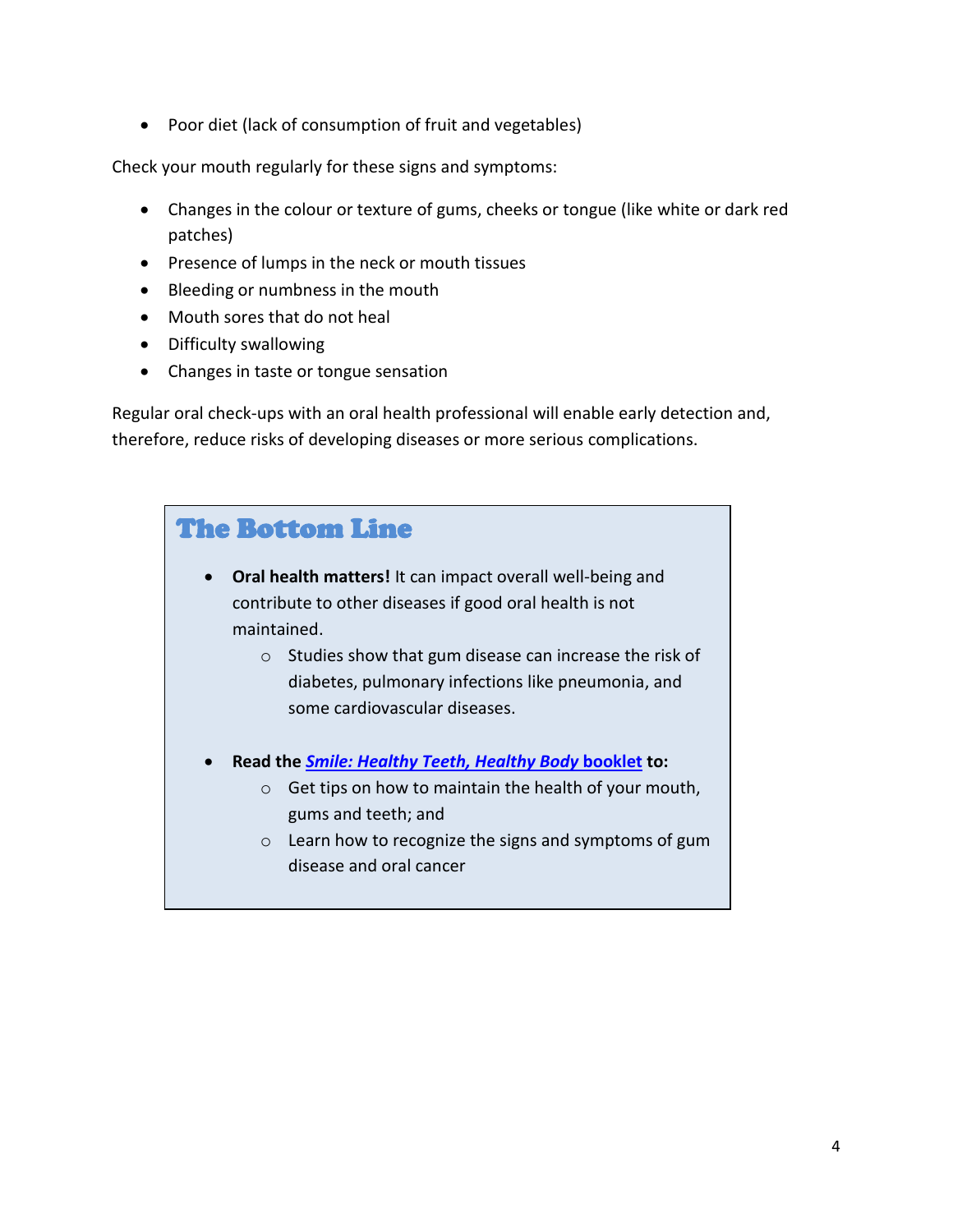#### **REFERENCES**

 $\overline{\phantom{a}}$ 

3 Löe, H. (2000). Oral hygiene in the prevention of caries and periodontal disease. *International dental journal*, *50*(3), 129-139.

<sup>4</sup> Hiremath S.S.(2011), Textbook of Preventive and Community Dentistry, 148 (12)

<sup>5</sup> Kinane, D. F. (2000). Aetiology and pathogenesis of periodontal disease. *Annals of the Royal Australasian College of Dental Surgeons*, *15*, 42-50.

 $6$  Rose, Louis F. (2004), Mosby, Periodontics; Medicine, Surgery and Implants, 43

<sup>7</sup> Pihlstrom, B. L., Michalowicz, B. S., & Johnson, N. W. (2005). Periodontal diseases. *The Lancet*, *366*(9499), 1809- 1820.

8 Spahr, A., Klein, E., Khuseyinova, N., Boeckh, C., Muche, R., Kunze, M., ... & Koenig, W. (2006). Periodontal

infections and coronary heart disease: role of periodontal bacteria and importance of total pathogen burden in the Coronary Event and Periodontal Disease (CORODONT) study. *Archives of internal medicine*, *166*(5), 554-559.

<sup>9</sup> Bokhari, S. A. H., & Khan, A. A. (2009). Growing burden of noncommunicable diseases: the contributory role of oral diseases, Eastern Mediterranean Region perspective.

<sup>10</sup> Sima, C., & Glogauer, M. (2013). Diabetes mellitus and periodontal diseases. Current diabetes reports, 13(3), 445-452.

<sup>11</sup> Löe, H. (1993). Periodontal disease: the sixth complication of diabetes mellitus. *Diabetes care*, *16*(1), 329-334

<sup>12</sup> Grossi, S. G., & Genco, R. J. (1998). Periodontal Disease and Diabetes Mellitus: A Two-Way Relationship\*. *Annals of periodontology*, *3*(1), 51-61.

<sup>13</sup> Soskolne, W. A., & Klinger, A. (2001). The relationship between periodontal diseases and diabetes: an overview. Annals of Periodontology, 6(1), 91-98.

<sup>14</sup> Kuo, L. C., Polson, A. M., & Kang, T. (2008). Associations between periodontal diseases and systemic diseases: a review of the inter-relationships and interactions with diabetes, respiratory diseases, cardiovascular diseases and osteoporosis. Public health, 122(4), 417-433.

<sup>15</sup> Azarpazhooh, A., & Tenenbaum, H. C. (2012). Separating fact from fiction: use of highlevel evidence from research syntheses to identify diseases and disorders associated with periodontal disease. J Can Dent Assoc, 78(2), 103-5.

<sup>16</sup> Azarpazhooh, A., & Leake, J. L. (2006). Systematic review of the association between respiratory diseases and oral health. *Journal of periodontology*, *77*(9), 1465-1482

<sup>17</sup> Shereef, M. (2012). Relationship between Periodontal Disease and Respiratory Diseases. International Journal of Clinical Dental Science, 3(2).

<sup>18</sup> Mojon, P. (2002). Oral health and respiratory infection. *Journal-Canadian Dental Association*, *68*(6), 340-345 <sup>19</sup> Berkey, D. B., & Scannapieco, F. A. (2013). Medical considerations relating to the oral health of older adults. Special Care in Dentistry, 33(4), 164-176.

<sup>20</sup> van der Maarel-Wierink, C. D., Vanobbergen, J. N., Bronkhorst, E. M., Schols, J. M., & de Baat, C. (2013). Oral health care and aspiration pneumonia in frail older people: a systematic literature review. Gerodontology, 30(1), 3- 9.

<sup>21</sup> Sjögren, P., Nilsson, E., Forsell, M., Johansson, O., & Hoogstraate, J. (2008). A systematic review of the preventive effect of oral hygiene on pneumonia and respiratory tract infection in elderly people in hospitals and nursing homes: effect estimates and methodological quality of randomized controlled trials. Journal of the American Geriatrics Society, 56(11), 2124-2130.

<sup>1</sup> Ahmed Al-Dam, Felix Blake, Artun Atac, Michael Amling, Marco Blessmann, Alexandre Assaf, Henning Hanken, Ralf Smeets, Max Heiland, *Journal of Cranio-Maxillofacial Surgery*, *Volume 41, Issue 7*, *October 2013*, *Pages e165 e169*

 $2$  Petersen PE. The World Oral Health Report 2003: continuous improvement of oral health in the 21st century – the approach of the WHO Global Oral Health Programme. *Community Dentistry and Oral Epidemiology* 2003;31 Suppl 1:3-24.